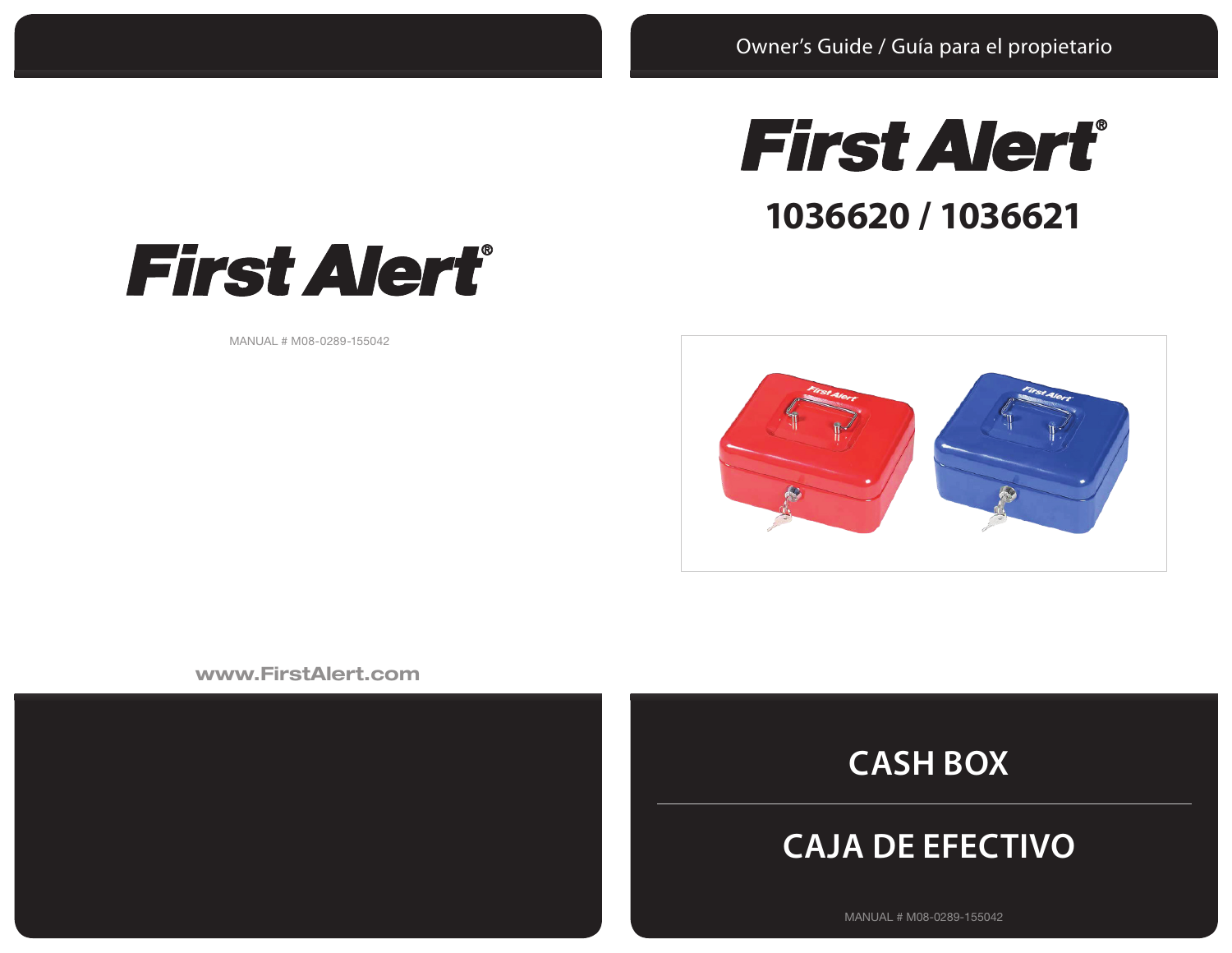### OVERVIEW OF YOUR CASH BOX

# *Congratulations!*

Your new First Alert® Cash Box will provide years of safe and secure protection for your valuables, important documents and other personal items. All First Alert® Security Boxes are designed and built using the highest manufacturing standards to ensure maximum user satisfaction under a variety of conditions. With proper care, your First Alert<sup>®</sup> Cash Box will provide peace of mind for many years to come.

### FOR YOUR PROTECTION

- $\vee$  Store entry keys away from Cash Box, NEVER INSIDE.
- $\vee$  Save this manual and NEVER keep it inside the Cash Box.

# RESUMEN DE SU CAJA DE EFECTIVO

# *¡Felicitaciones!*

Su nueva First Alert® Caja de Efectivo le proveerá años de protección segura para sus objetos de valor, documentos importantes y otros artículos personales. Todas las cajas fuertes First Alert® están diseñadas y construidas usando los más altos estándares de manufactura para asegurar la máxima satisfacción del usuario bajo una variedad de condiciones. Con el cuidado adecuado su Caja de Efectivo First Alert® le proveerá tranquilidad por muchos años venideros.

## PARA SU PROTECCIÓN

- a Mantenga las llaves de acceso alejadas de Caja de Efectivo, NUNCA ADENTRO.
- $\vee$  Guarde este manual y NUNCA lo mantenga dentro de la Caja de Efectivo.

### **IMPORTANT: DO NOT RETURN CASH BOX TO STORE**

If you are missing parts, have difficulty programming your Cash Box or have any other questions pertaining to its proper use and care, DO NOT RETURN your Cash Box to the store. Please contact Consumer Affairs at 1-800-323-9005. To assist us in serving you, please have the model number, serial number and date of purchase available when calling.

### **IMPORTANTE: NO DEVUELVA CAJA DE EFECTIVO A LA TIENDA**

Si le hacen falta partes, tiene dificultad en programar su Caja de Efectivo o tiene cualquier otra pregunta en cuanto al uso correcto y cuidado, NO DEVUELVA su Caja de Efectivo a la tienda. Por favor contactar a Asuntos del Consumidor al 1-800-323-9005. Para ayudarnos a servirle, por favor tenga a mano el número de modelo y la fecha de compra cuando llame.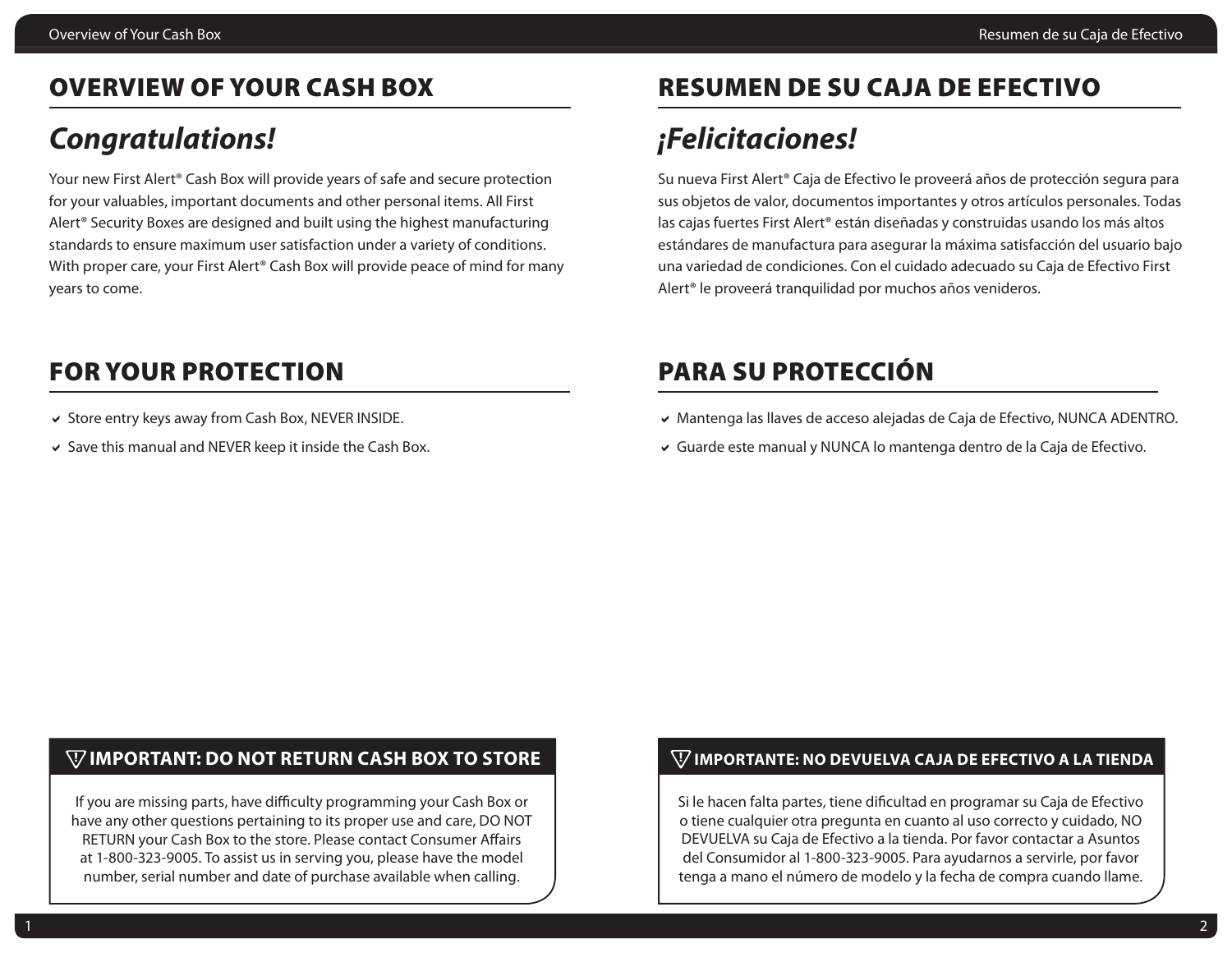#### **ORDERING REPLACEMENT KEYS**

If you lose the entry keys or would like additional keys, you can purchase them from First Alert, Inc. You must supply the following information to assure accurate processing:

- **1** Name / Address / Telephone Number
- **<sup>2</sup>** Cash Box Model Number
- **<sup>3</sup>** Key Number (located on the key and on the Key Lock)
- **4** Notarized statement of ownership
- **5** Indicate number of keys requested
- **6** Method for how you would like to receive keys

Please send all the information via fax at 630-851-7995 or mail First Alert, Inc., 3901 Liberty Street Road, Aurora, IL 60504-8122.

Checks or Money Orders are required for orders received by mail and should be made payable to First Alert. Contact our Consumer Affairs Department for costing information prior to ordering.

**Mail To: First Alert, Inc.**

**ATTN: Consumer Affairs 3901 Liberty Street Road Aurora, IL 60504-8122**

### **PEDIR LLAVES DE REEMPLAZO**

Si usted pierde sus llaves de ingreso o le gustaría obtener llaves adicionales, usted las puede comprar de First Alert, Inc. Usted debe de proporcionar la siguiente información para asegurar un procesamiento preciso:

- **<sup>1</sup>** Nombre / Dirección / Número de Teléfono
- **<sup>2</sup>** Número de Modelo de la Caja de Efectivo
- **<sup>3</sup>** Número de Llave (localizado en la llave y en la Cerradura)
- **<sup>4</sup>** Una declaración notarial de titularidad
- **5** Indicar el número de llaves que solicita
- **<sup>6</sup>** El método de cómo le gustaría recibir sus llaves

Por favor envíe toda la información por fax al 630-851-7995 o por correo a First Alert, Inc., 3901 Liberty Street Road, Aurora, IL 60504-8122.

Se requieren Cheques o Giros para las solicitudes recibidas por correo y deben ser pagables a First Alert. Contacte a nuestro Departamento de Asuntos del Consumidor para la información sobre el costo antes de hacer su solicitud.

#### **Envíe a: First Alert, Inc.**

**ATTN: Consumer Affairs 3901 Liberty Street Road Aurora, IL 60504-8122**